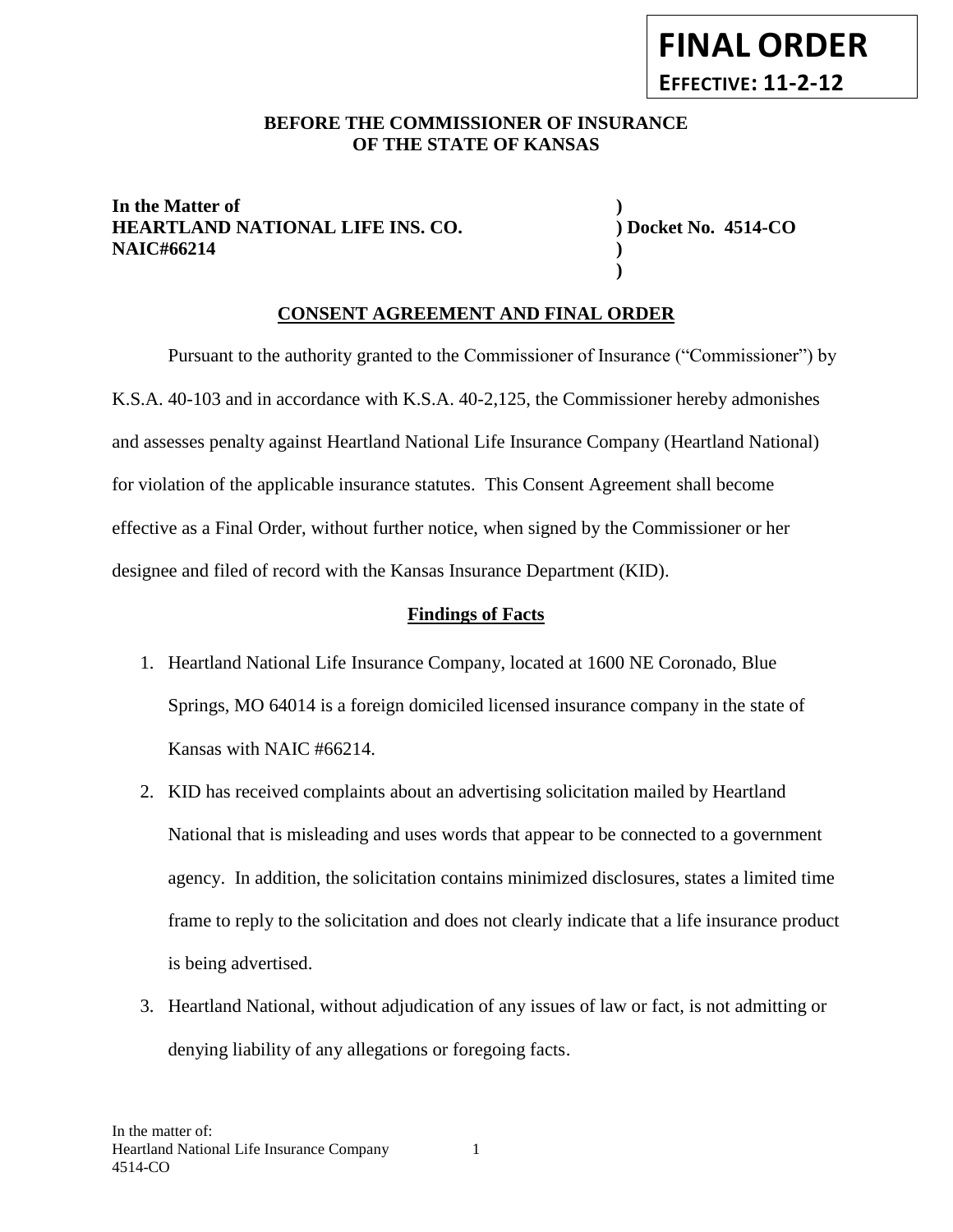- 4. Heartland National stipulates to the foregoing facts and consents to the assessment of the civil penalty as ordered.
- 5. Heartland National understands its right to have a hearing on the facts and disposition and to seek review of an adverse order in this matter and expressly waives hearing and judicial review.

## **Applicable Law**

#### K.S.A. 40-103 states,

"The commissioner of insurance shall have general supervision, control and regulation of corporations, companies, associations, societies, exchanges, partnerships, or persons authorized to transact the business of insurance, indemnity or suretyship in this state and shall have the power to make all reasonable rules and regulations necessary to enforce the laws of this state relating thereto<sup>"</sup>

#### K.S.A. 40-2404 states,

The following are hereby defined as unfair methods of competition and unfair or deceptive acts or practices in the business of insurance:

(2) *False information and advertising generally.* Making, publishing, disseminating, circulating or placing before the public, or causing, directly or indirectly, to be made, published, disseminated, circulated or placed before the public, in a newspaper, magazine or other publication, or in the form of a notice, circular, pamphlet, letter or poster, or over any radio or television station, or in any other way, an advertisement, announcement or statement containing any assertion, misrepresentation or statement with respect to the business of insurance or with respect to any person in the conduct of such person's insurance business, which is untrue, deceptive or misleading.

K.A.R. 40-9-118 states,

## **Section 4. Form and Content of Advertisements**

1. Advertisements shall be truthful and not misleading in fact or by implication. The form and content of an advertisement of a policy shall be sufficiently complete and clear so as to avoid deception. It shall not have the capacity or tendency to mislead or deceive.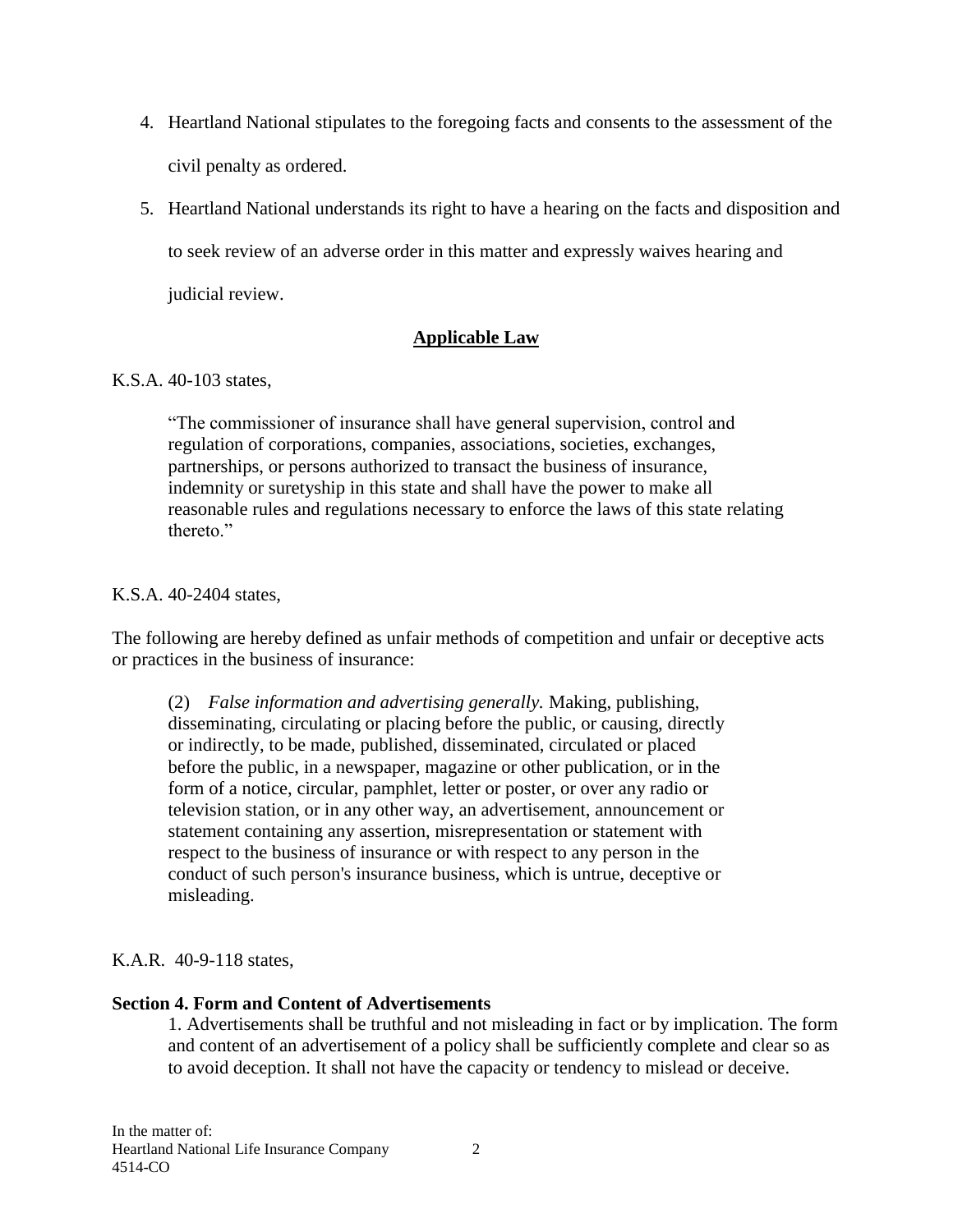Whether an advertisement has the capacity or tendency to mislead or deceive shall be determined by the Commissioner of Insurance from the overall impression that the advertisement may be reasonably expected to create upon a person of average education or intelligence within the segment of the public to which it is directed.

#### **Section 5. Disclosure Requirements**

1. The information required to be disclosed by this regulation shall not be minimized, rendered obscure, or presented in an ambiguous fashion or intermingled with the text of the advertisement so as to be confusing or misleading.

5. An advertisement shall prominently describe the type of policy advertised.

20. Introductory, Initial or Special Offers and Enrollment Periods

(a) An advertisement of an individual policy or combination of policies shall not state or imply that the policy or combination of policies is an introductory, initial or special offer, or that applicants will receive substantial advantages not available at a later date, or that the offer is available only to a specified group of individuals, unless that is the fact. An advertisement shall not describe an enrollment period as "special" or "limited" or use similar words or phrases in describing it when the insurer uses successive enrollment periods as its usual method of marketing its policies.

# **Section 6. Identity of Insurer**

2. No advertisement shall use any combination of words, symbols or physical materials that by their content, phraseology, shape, color or other characteristics are so similar to a combination of words, symbols or physical materials used by a governmental program or agency or otherwise appear to be of such a nature that they tend to mislead prospective insureds into believing that the solicitation is in some manner connected with a governmental program or agency.

K.S.A. 40-2,125 states, in pertinent part,

"(a) If the commissioner determines after notice and opportunity for a hearing that any person has engaged or is engaging in any act or practice constituting a violation of any provision of Kansas insurance statutes or any rule and regulation or order thereunder, the commissioner may in the exercise of discretion, order any one or more of the following: (1) Payment of a monetary penalty of not more than \$1,000 for each and every act or violation, unless the person knew or reasonably should have known such person was in violation of the Kansas insurance statutes or any rule and regulation or order thereunder, in which case the penalty shall be not more than \$2,000 for each and every act or violation;"

# **Conclusions of Law**

The Commissioner has jurisdiction over Heartland National and the subject matter of this

proceeding and based on Paragraphs #1 through #5 and the Applicable Law enumerated above.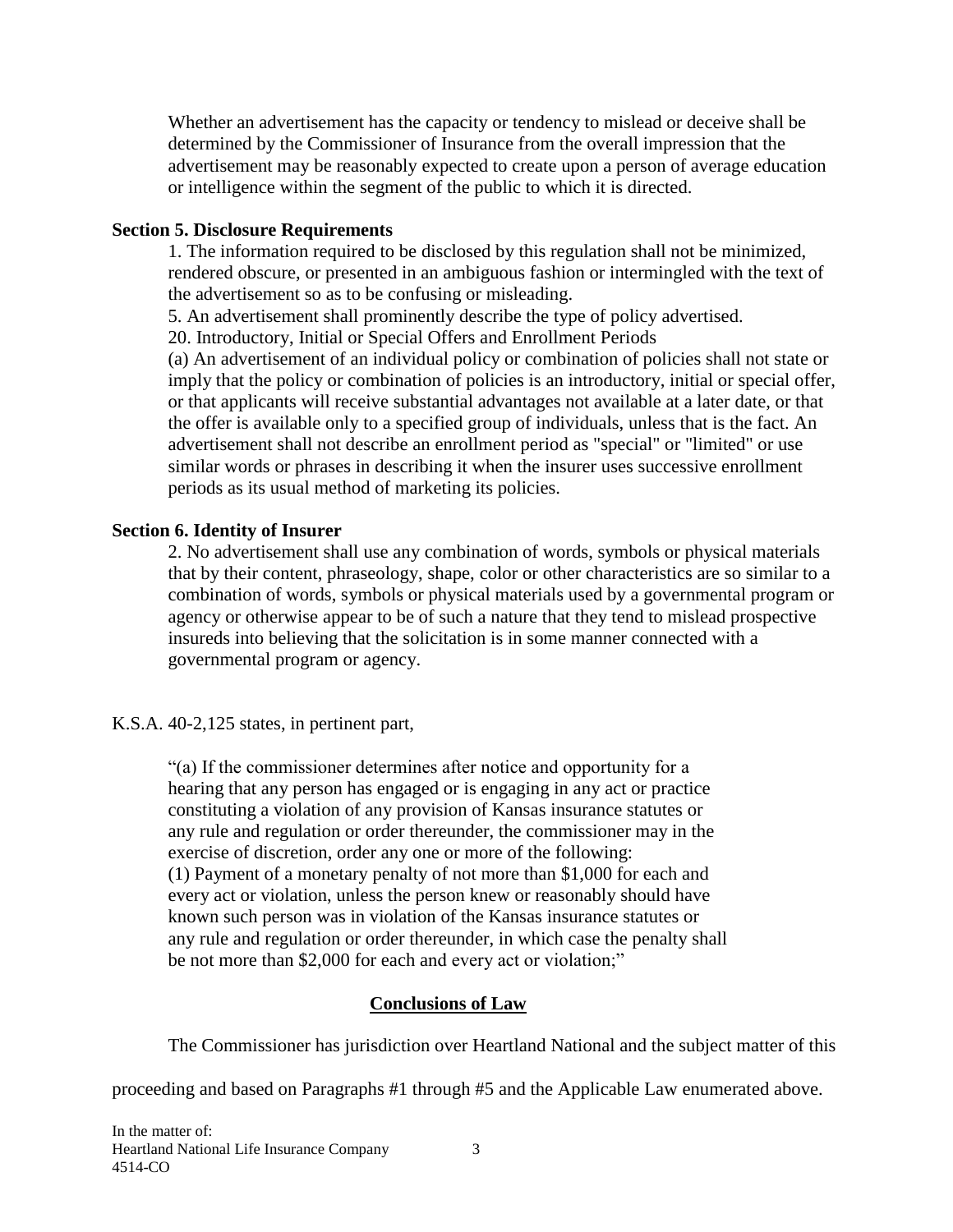# **IT IS THEREFORE ORDERED BY THE COMMISSIONER OF INSURANCE:**

1. Heartland National's marketing advertisement sent to Kansas consumers is in violation of

K.S.A. 40-2404 and K.A.R. 40-9-118.

- 2. Pursuant to K.S.A. 40-2,125(a), Heartland National is hereby ordered to pay a monetary penalty, due and payable to the Kansas Insurance Department, in the amount of TWO THOUSAND DOLLARS (\$2,000.00) for its above-stated violations of K.S.A. 40-2404 and K.A.R. 40-9-118.
- 3. Pursuant to KSA 77-415(b)(2)(A), this order is designated by KID as precedent.

# **IT IS SO ORDERED THIS \_\_2nd\_\_ DAY OF NOVEMBER 2012, IN THE CITY OF TOPEKA, COUNTY OF SHAWNEE, STATE OF KANSAS.**



 $\angle$ s/ Sandy Praeger $\angle$ 3. Commissioner of Insurance

BY:

\_/s/ Zachary J.C. Anshutz\_\_\_\_\_\_\_\_ Zachary J.C. Anshutz General Counsel

# **Stipulation**

The undersigned stipulates and agrees to the above findings fact and conclusions of law and waives its rights to administrative hearing and judicial review of the Commissioner's Order.

> $\angle$ s/ Christopher M. McDaniel $\angle$   $\angle$  10-30-12 Christopher M. McDaniel Date President/Respondent